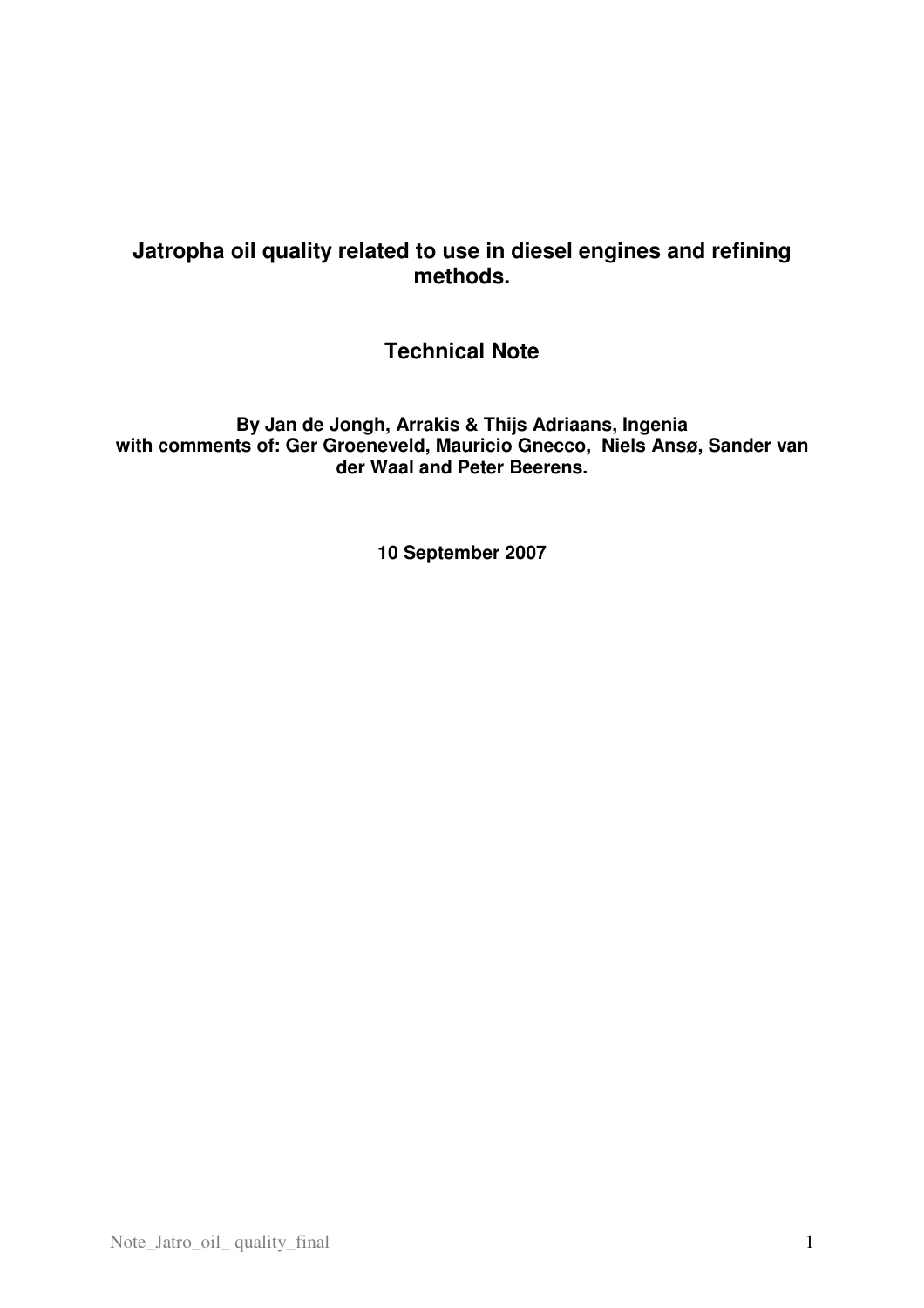#### **Contents:**

|   | 1.1              |                                                                             |  |  |  |  |  |
|---|------------------|-----------------------------------------------------------------------------|--|--|--|--|--|
|   | 1.2              |                                                                             |  |  |  |  |  |
| 2 |                  |                                                                             |  |  |  |  |  |
| 3 |                  |                                                                             |  |  |  |  |  |
|   | 3.1              |                                                                             |  |  |  |  |  |
|   | 3.2              |                                                                             |  |  |  |  |  |
|   | 3.3 <sub>2</sub> |                                                                             |  |  |  |  |  |
|   | 3.4              |                                                                             |  |  |  |  |  |
|   | 3.5              |                                                                             |  |  |  |  |  |
| 4 |                  |                                                                             |  |  |  |  |  |
|   | 5.               | Refining: measures to improve oil quality for use in diesel engines 8       |  |  |  |  |  |
|   | 5.1              | Small scale, simple, low cost methods to bring components within acceptable |  |  |  |  |  |
|   |                  |                                                                             |  |  |  |  |  |
|   | 5.2              | larger scale, more industrialised methods to bring components within        |  |  |  |  |  |
|   |                  |                                                                             |  |  |  |  |  |
| 4 |                  |                                                                             |  |  |  |  |  |
| 6 |                  | Literature on testing of engines running on Jatropha PPO or Bio-diesel 10   |  |  |  |  |  |

### **1 Introduction**

This note is intended for technicians and project managers starting up projects with Jatropha production, pressing and applying the PPO (pure plant oil, straight vegetable oil) in diesel engines.

Especially for the 3 pilot projects started by FACT in Mali, Mozambique and Honduras (MMH). Essential information that is complementary to this note can be found in section 4 and 5 of the FACT Jatropha Handbook [4].

It is important that long term running of diesel engines on PPO, for example jatropha oil, is sustainable, i.e. the engines might have some more maintenance than usual, but they should not brake down. The operation should become as reliable as operation on diesel fuel.

There are two major parameters that determine proper operation on PPO, the quality of the PPO and the type and state of the diesel engine.

In case newly fabricated engines, modified already for running on PPO are introduced, like the Marine Deutz diesels in Mali,no surprises are expected, supposed that fuel quality is sufficient.

In the case of Mozambique however, where existing running diesel engines (from flour mills etc) are going to be modified, it is less clear how the interaction between the properties of the PPO and the existing engines will work out.

Unfortunately, literature on long term running tests done in the eighties with PPO does not give enough clarification on the quality of the PPO and the conditions and operating mode of the engine, e.g. is the PPO preheated or not?

The question that arises for the 3 pilot projects of FACT is twofold: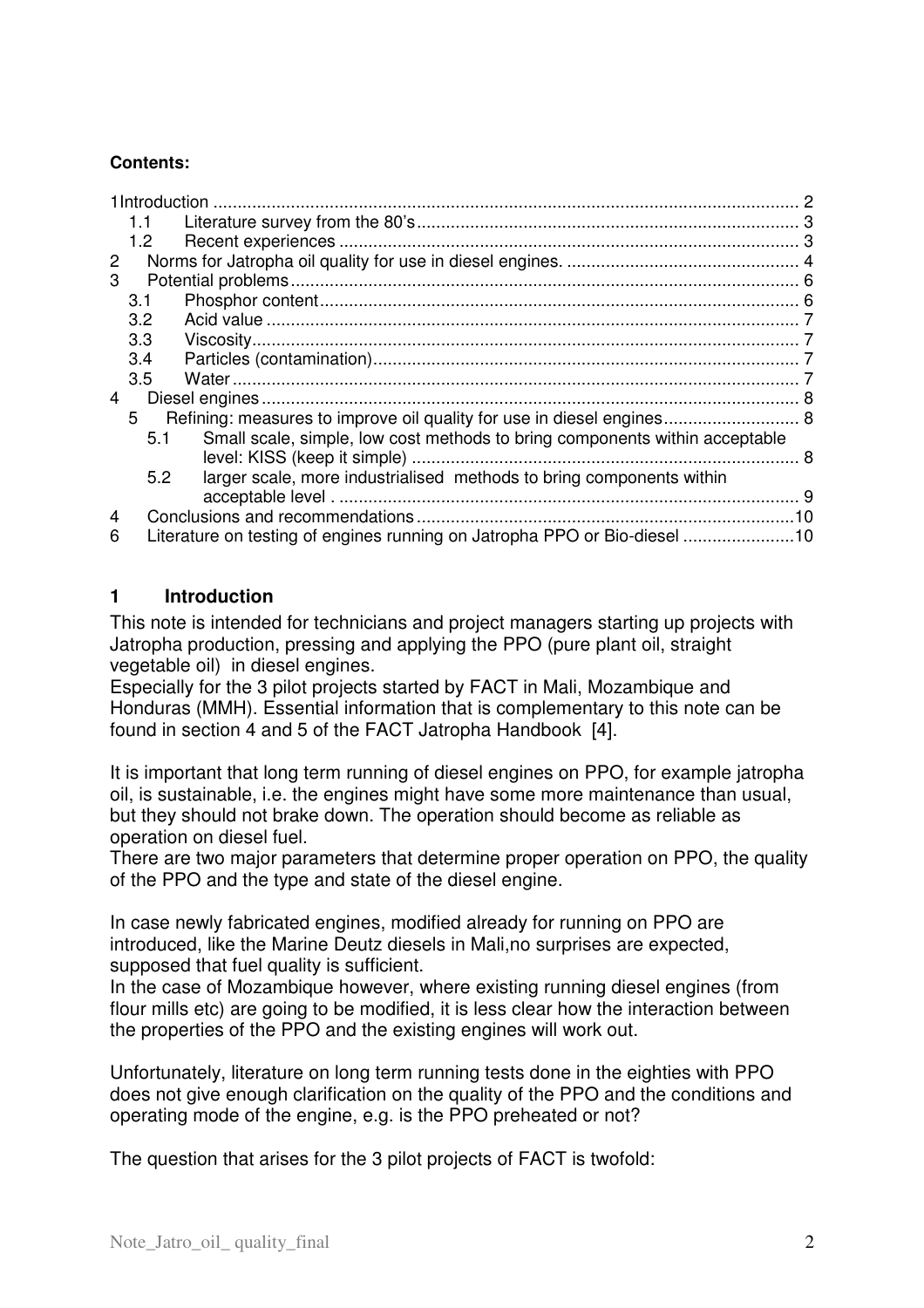- What are the requirements on the quality of Jatropha oil
- What are the required modifications to various engine types, that could be applied in the projects.

To mention two extremes:

Unmodified Lister type of diesels used in the 80's that broke down after more than 500 hrs of use, running on fossil diesel blended with more than 20% crude vegetable oil [1], compared to the other positive extreme of a modern VW car, running for over 8 years on rapeseed oil only, in Denmark (Niels Ansø)[2].

This note is focussing on fuel quality. For more information about engine failure and suggestions for modifications the reader is referred to a study by D. Fürstenwerth **"Potentials of Coconut Oil Fuel as a diesel substitute in Pacific island**  *countries* For downloading of the full report link to: http://www.sopac.org/tiki/tikiindex.php?page=Coconut+Oil+Fuel+Research+RMI [13]

### **1.1 Literature survey from the 80's**

Since the 1980's running tests have been done with unmodified diesels running on Jatropha oil. Short term tests, with duration in the order of 36 hrs, did not give any problem at all, all engines did run perfectly.

After running around 400 to 500 hrs however, several engines broke down, due to clogged material in the diesels. The way how the tests were done, however, and what the exact quality of the oils was, is unknown. [1]

The main conclusion that can be drawn from this work is that operation of unmodified diesel engines on PPO of unknown quality is destined to fail.

## **1.2 Recent experiences**

A more recent article however from prof. **Michael Allen** (2002) [3] describes longterm tests with a Kubota diesel on palm oil. The only engine modification was a dual tank system, and the diesel was started and shut down on fossil diesel.

On refined palm oil the engine ran perfectly for over 2000 hours. Refining included degumming with phosphoric acid, and removal of fatty acids.

Using crude palm oil however, the engine broke down after 300 hrs and the second time after 550 hours. Investigations showed that the inlet port and piston head were badly eroded, the piston rings were worn and the lubrication oil had polymerised. All of these phenomena can be traced down to insufficient fuel quality (too high content of phosphorus, free fatty acids and particles).

## **Ger Groeneveld, Groeneveld PPO (NL) 21 June 2007**

"I can only add my own experience with a Lister ST3 engine. It has now run about 200 hours on filtered WVO, mainly a mixture of palm oil, sunflower oil and rapeseed. I did not have any fuel related problems running on this type of oils. Lots of mechanical problems were mainly due to some "stupid" mechanical design issues related to this type of engine and its considerable age (35 years): broken fuel pump fork, broken fuel lines (so the engine was lubricated by an overdoses of fuel). Most stationary engines are built to be used to run for a long period of time. Wear and tear will occur by frequent starting and stopping.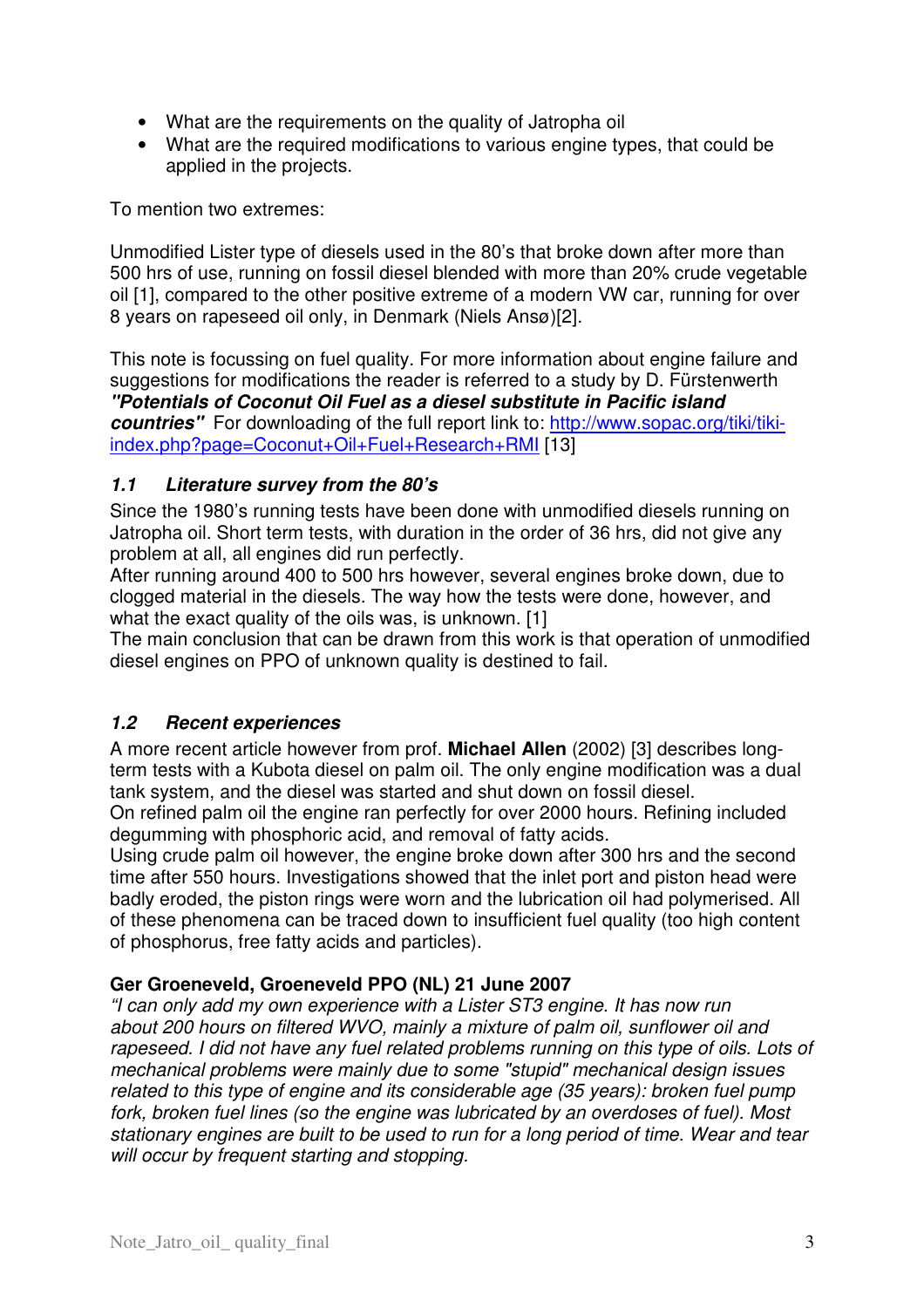My (unmodified) TD Ford engine has done a almost 96000 km running on WVO with some fuel related hitches (mainly blocked fuel filters due to too low outside temperatures below 10 °C): that is about a 2000 hours. "

#### **Mauricio Gnecco, Aprotec, Colombia**

"On my experience I found too much carbon on the indirect injection prechamber using pure and very well filtered Moriche palm oil (Mauritia Flexuosa). People in charge of a Lister 10 HP, 600 rpm engine told me that initially the engine grew in inefficiency, then became very hot and finally stopped when the head seal was burned. I received the engine in my workshop and found too much carbon on the indirect injection prechamber throat. This occurred in more or less 800 hr, running 4 to 5 hours per day. The time information is not reliable because this engine was operating in a farm in middle of the llanos."

### **2 Norms for Jatropha oil quality for use in diesel engines.**

Next to a good condition of the engine (running hours since last overhaul, etc.) and the quality of its conversion to PPO, the fuel quality is essential. Petro products like gasoline and diesel oil are produced to a standard and so should PPO.

#### **Norms:**

In Europe, where mainly rapeseed oil is produced and used, standards for PPO quality have been developed. Acceptable levels for rapeseed PPO in Europe are mentioned in the RK2000 standard (see below and fig 10, page 32 of the FACT Jatropha Handbook [4]).

It is important to notice the distinction that is made between the characteristic (fixed) properties and variable properties. Characteristic properties are relatively constant for a given kind of oilseed. The values given here hold for rapeseed oil but are a good direction for jatropha oil, too. More investigation is necessary to find out what PPO quality can be reasonably attained with jatropha in representative rural conditions.

Variable properties are strongly influenced by processing and seasons, e.g. climatic and geographic influences during growth of the seeds, the storage of the seeds, pressing conditions and further processing of the oil. Regardless of what numerical value can be achieved exactly, it is always good to strive for a low total contamination, low acid value, high oxidation stability and low contents of phosphorus, ash and water. The values given in the quality standard below can be regarded as guidelines. More research is necessary to determine what quality can be obtained with jatropha PPO. See chapter 3-4 of this note.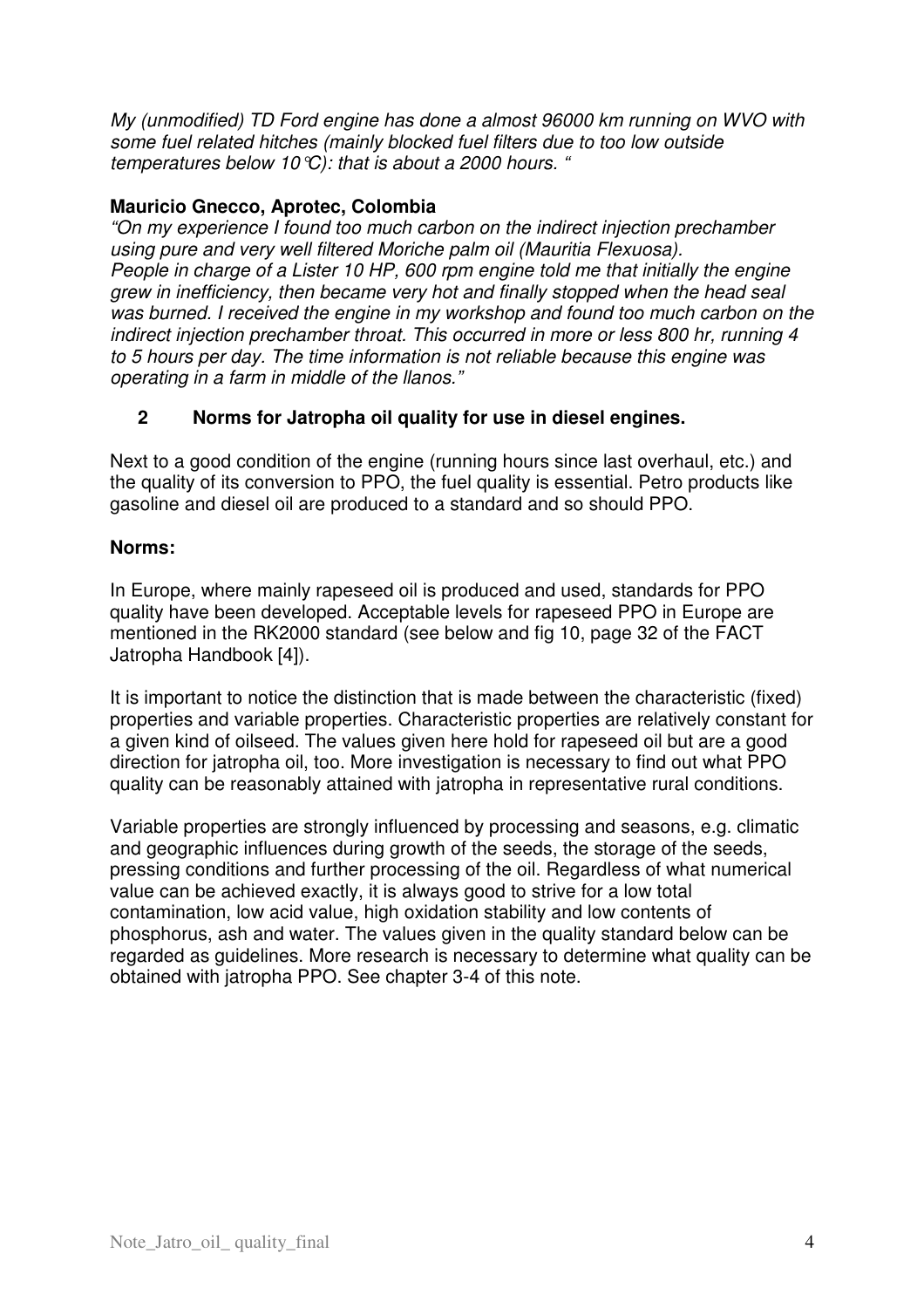|                                                                                                                   | <b>LTV-Work-Session on Decentral</b><br><b>Vegetable Oil Production, Weihenstephan</b> |                                           |                       |                                                                    | in Cooperation with:                       |
|-------------------------------------------------------------------------------------------------------------------|----------------------------------------------------------------------------------------|-------------------------------------------|-----------------------|--------------------------------------------------------------------|--------------------------------------------|
| <b>Quality Standard for Rapeseed Oil</b><br>as a Fuel (RK-Qualitätsstandard)<br><b>MANDTECHNIK&gt;</b><br>05/2000 |                                                                                        |                                           |                       |                                                                    | `йнів                                      |
| <b>Properties / Contents</b>                                                                                      |                                                                                        | Unit                                      | <b>Limiting Value</b> |                                                                    | Testing Method                             |
|                                                                                                                   |                                                                                        |                                           | min.                  | max.                                                               |                                            |
|                                                                                                                   |                                                                                        | charcteristic properties for Rapeseed Oil |                       |                                                                    |                                            |
| Density (15 °C)                                                                                                   |                                                                                        | kg/mª                                     | 900                   | 930                                                                | DIN EN ISO 3675<br><b>DIN EN ISO 12185</b> |
| Flash Point by P.-M.                                                                                              |                                                                                        | ۰c                                        | 220                   |                                                                    | DIN EN 22719                               |
| Calorific Value                                                                                                   |                                                                                        | kJ/kg                                     | 35000                 |                                                                    | DIN 51900-3                                |
| Kinematic Viscosity (40 °C)                                                                                       |                                                                                        | mm <sup>2</sup> /s                        |                       | 38                                                                 | <b>DIN EN ISO 3104</b>                     |
| Low Temperature Behaviour                                                                                         |                                                                                        |                                           |                       | Rotational Viscometer<br>(testing conditions<br>will be developed) |                                            |
| Cetane Number                                                                                                     |                                                                                        |                                           |                       | Testing method<br>will be reviewed                                 |                                            |
| <b>Carbon Residue</b>                                                                                             | Mass-%                                                                                 |                                           | 0.40                  | <b>DIN EN ISO 10370</b>                                            |                                            |
| Iodine Number                                                                                                     |                                                                                        | g/100 g                                   | 100                   | 120                                                                | DIN 53241-1                                |
| Sulphur Content                                                                                                   |                                                                                        | mg/kg                                     |                       | 20                                                                 | ASTM D5453-93                              |
|                                                                                                                   |                                                                                        | variable properties                       |                       |                                                                    |                                            |
| Contamination                                                                                                     |                                                                                        | mg/kg                                     |                       | 25                                                                 | DIN EN 12662                               |
| Acid Value                                                                                                        | mg KOH/g                                                                               |                                           | 2.0                   | DIN EN ISO 660                                                     |                                            |
| Oxidation Stability (110 °C)                                                                                      | h                                                                                      | 5.0                                       |                       | ISO 6886                                                           |                                            |
| <b>Phosphorus Content</b>                                                                                         | mg/kg                                                                                  |                                           | 15                    | ASTM D3231-99                                                      |                                            |
| Ash Content                                                                                                       |                                                                                        | Mass-%                                    |                       | 0.01                                                               | <b>DIN EN ISO 6245</b>                     |
| Water Content                                                                                                     |                                                                                        | Mass-%                                    |                       | 0.075                                                              | pr EN ISO 12937                            |

00 1ER 100e

According to findings of various experiments [9,10,11], the composition of Jatropha Curcas PPO is as follows: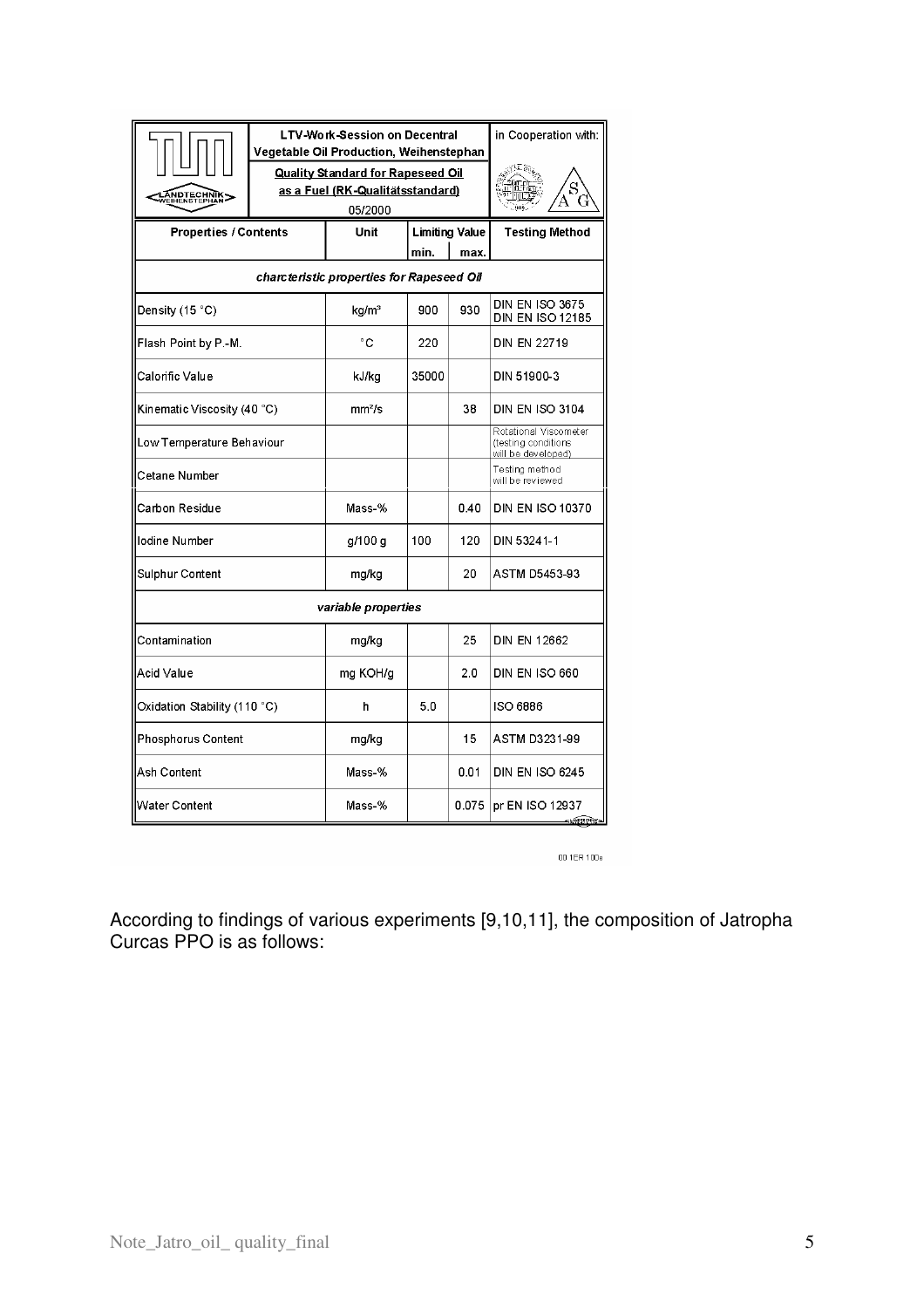#### **Properties of Jatropha from various sources**

| Parameter                                         | Unit    | Gubitz.<br>1998 [9], | <b>P.Beerens</b><br>2007 [10] |  | <b>Rietzler &amp;</b><br><b>Brandt 2007 [11]</b> |         |       |
|---------------------------------------------------|---------|----------------------|-------------------------------|--|--------------------------------------------------|---------|-------|
| Origin of seeds                                   | country | Nicaragua            | Tanzania                      |  | Laos                                             | Vietnam | India |
| Seeds treated<br>with pesticides<br>for transport |         |                      | No                            |  | No                                               | ves     | ves   |

### **Characteristic properties**

| <b>Parameter</b>            | <b>Unit</b> | Gubitz, | <b>P.Beerens</b> |  | <b>Rietzler &amp;</b><br><b>Brandt</b> |  |
|-----------------------------|-------------|---------|------------------|--|----------------------------------------|--|
| Density at 15<br>°C         | [g/cm]      | 0.920   |                  |  |                                        |  |
| Viscosity at 30<br>°C       | [cSt]       | 52      |                  |  |                                        |  |
| Flash point                 | °Cl         | 240     |                  |  |                                        |  |
| Cetane number               |             |         |                  |  |                                        |  |
| Conradson<br>carbon residue | [%<br>m/ml  | ۰       |                  |  |                                        |  |

#### **Variable properties**

| <b>Parameter</b>                                | <b>Unit</b>      | Gubitz,<br>1998 [9], | <b>P.Beerens</b><br>2007 |      |       | <b>Rietzler &amp;</b><br><b>Brandt 2007</b> |         |        |
|-------------------------------------------------|------------------|----------------------|--------------------------|------|-------|---------------------------------------------|---------|--------|
| <b>Neutralization</b><br>number (Acid<br>value) | [mg<br>$KOH/g$ ] | 0.92                 | 3.47                     | 3.10 | 25.77 | 2.7                                         | 19.1    | 5.7    |
| Sulphated ash                                   | [%<br>m/ml       |                      |                          |      |       |                                             |         |        |
| Water in the<br>pressed oil                     | [%<br>$m/m$ ]    | 0.07                 | ۰                        |      |       |                                             |         |        |
| Water in the<br>seeds                           | [%<br>m/ml       |                      | 2.14                     | 6.7  | 13.3  | 8.8                                         | 6.6     | 6.3    |
| Phosphorus                                      | [mg/kg]          | 290                  | 16.2                     | 23.2 | 2.4   | $4.8^{\frac{a}{7}}/15.9^{\circ}$            | 164/180 | 56/150 |
| Processing oil<br>temperature                   | Degr.<br>С       |                      | 97                       | 85   | 52    | 44.5/95                                     | 55/97   | 56/99  |

#### **Note**:

Rietzler & Brandt measure the contents after both cold pressing and hot pressing;

- $a) =$  Cold pressing
- b) =  $Hot$  pressing".

#### **3 Potential problems**

It is important to know which effects the various components in the fuel have with regard to wear and breakdown of engines. Below the most important items are discussed, following Elsbett [12]. For a more extensive elaboration see [13].

#### **3.1 Phosphor content**

From comparison of the typical jatropha composition with the RK standard it can be seen that the **Phosphor content** can be a problem. Phosphorus is present in the oil in the form of phospholipids that have pressed out of the plant's cell walls. These substances are slimy and may lead to obstruction of the fuel system (plugging of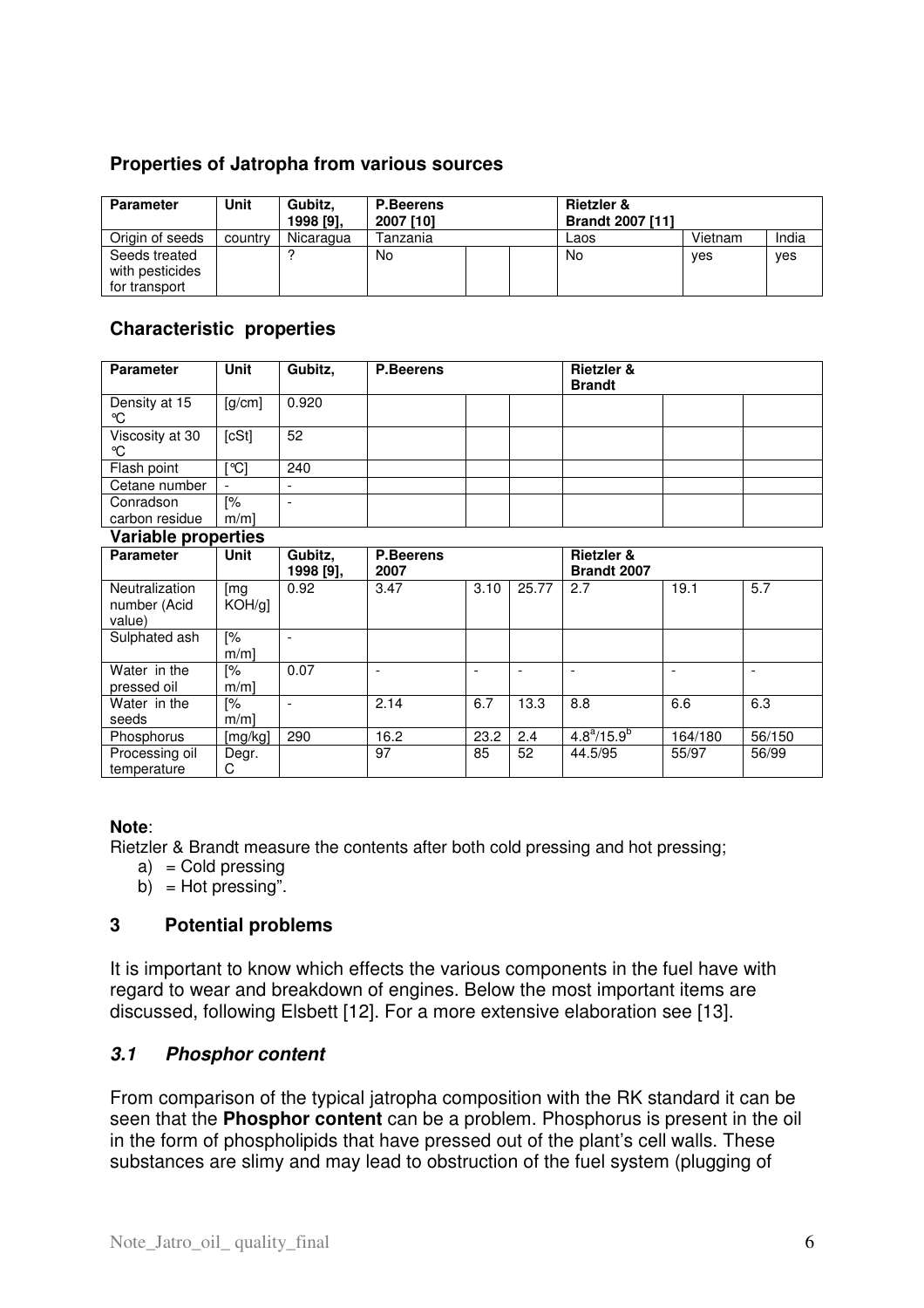filters). Furthermore the phosphorus may cause severe damage in the form of abrasive scaling in the combustion chambers.

According to current insights the level of phosphorus in PPO can be kept low by pressing the seeds smoothly at reduced temperature. Both elevated temperature and solvent extraction have a negative impact on the phosphorus content. Much more research must be done on pressing of jatropha to be sure about its PPO quality. For rapeseed pressing temperatures below 60°C give a good quality of oil. Awaiting further research this value seems safe as a guideline for jatropha pressing.

# **3.2 Acid value<sup>1</sup>**

The Acid value or neutralisation number expresses the amount of free fatty acids in the oil and it's influenced (positively) by refining of the oil and (negatively) by aging. It must be kept as low as possible because these acids may attack metal components in the injection system and because they may harm the engine oil, endangering the engine's lubrication. Following the RK standard a safe limit for the Acid Value is 2. This must be taken very seriously because the potential damage is very costly. (Potential damage is failure of the injection equipment, or the entire engine). Aging of the PPO can be slowed down by storing the seeds and the PPO dark, cold and in closed cans (excluding air exchange).

## **3.3 Viscosity**

The viscosity of the PPO is more or less constant for a given kind of oil, but may increase with aging of the PPO. The viscosity is dependent on the temperature of the oil. For PPO from Jatropha, the viscosity at room temperature is much higher than for rapeseed (see above tables). It has an enormous influence on the atomisation of the fuel upon injection, possibly causing incomplete combustion with excess noise, smell and emissions and (in the longer run) engine damage. Some kinds of injection equipment may take permanent damage from running with too high fuel viscosity.

## **3.4 Particles (contamination)**

Particles of too large size can have an abrasive effect on the injectors and the combustion chamber walls and can plug filters etc. A plugged filter is annoying, but not dangerous. The filter is a safety measure preventing contamination of the fuel system. First pressing trials [10,11] show that crude unfiltered Jatropha oil contains much more sediment than rapeseed oil (about 30% against 5%). Removal of sediment by filtering or by centrifugation is of immanent importance. A good mesh size of the filter cloth is 5 micron.

# **3.5 Water**

Water is naturally present in the oil in small amounts. Its amount should be kept as low as possible, because it can cause cavitation, erosion and corrosion in the injection system. Furthermore a boundary between water and oil in the tank (possible above some 0.1 % ) may provoke the development of bacteria and fungi that block

 $\overline{a}$ <sup>1</sup> The relation between Acid Value in[mg KOH/g] and content of FFA [%,m/m] is : Acid Value/2 = FFA in volume percentage of the oil.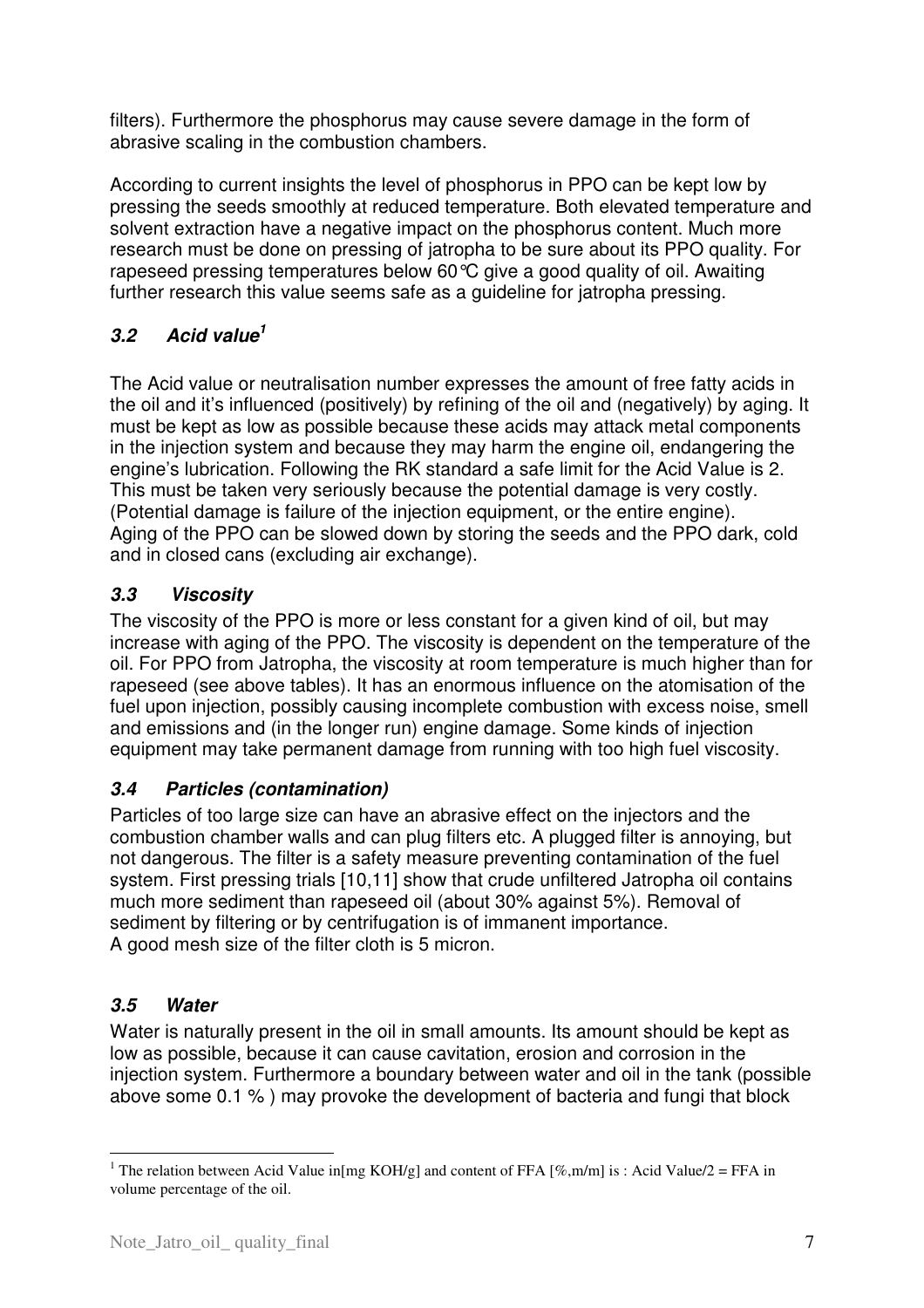the fuel filter (as does water itself). In colder climates a last risk is obstruction of the fuel system because the water freezes.

# **4 Diesel engines**

Diesel engines are available in a wide range. "The diesel engine" should be distinguished in a number of diesel types each of which may require different modifications:

Type 1: the old fashioned engines with prechamber or swirl-chamber, like "Lister type" and older automotive engines

Type 2: Direct Ignition type DI (Hatz, truck engines and modern automotive engines) Type 3: Marine engines with preheating systems built in to run on crude oil (Deutz)

The diesel engines of type I are the most suitable for running on PPO with only little modification, especially when they are used in stationnairy running conditions. Should it be possible to choose between different types of engines, the prechamber or swirl chamber engines, with water cooling, proves the least risks and needs the least adaptations to work efficiently and reliably with PPO.

Indications from literature and experiences from users on internet are that blending PPO with diesel at a ratio lower than 20% might be safe on the long run for engines of all types, but this statement is not backed by sufficient long term testing.

Furthermore the engine condition and its usage profile are essential and cannot be generalized.

For modern DI car engines modifications like other injector nozzles, changing the injection timing, etc are required to make good operation possible without troubles and with low emissions as well.

Various strategies can be followed in engine conversion, dependent on the type of engine, its condition, its usage profile, personal preferences and last but not least financial considerations. It is impossible to give a short advice that is valid for every situation.

## **5 Refining: measures to improve oil quality for use in diesel engines**

Next question is which methods exist to reduce the unwanted components in the PPO to an acceptable level, both small scale, simple, low cost methods, which can be applied in the low industrialised countries, like Mozambique and Mali, as well as large scale, more industrialised methods which might be appropriate to Honduras.

#### **5.1 Small scale, simple, low cost methods to bring components within acceptable level: KISS (keep it simple)**

| <b>Component</b> | <b>Process</b>          | <b>Method</b>                                                                                  |
|------------------|-------------------------|------------------------------------------------------------------------------------------------|
| <b>Phosphor</b>  | Mechanical<br>pressing; | Make sure the oil is pressed at temperatures<br>below 60 degrees Celsius. No refining might be |
|                  |                         | necessary.                                                                                     |
| Particles/       | Removal                 | 1 sedimentation (time & volume consuming) See                                                  |
| contamination    |                         | 2 Filtering with cloth See [4]<br>[4]                                                          |
| <b>FFA</b>       | <b>Neutralisation</b>   | Not recommended on small scale. To prevent                                                     |
|                  |                         | increasing of FFA over time, it is better to store the                                         |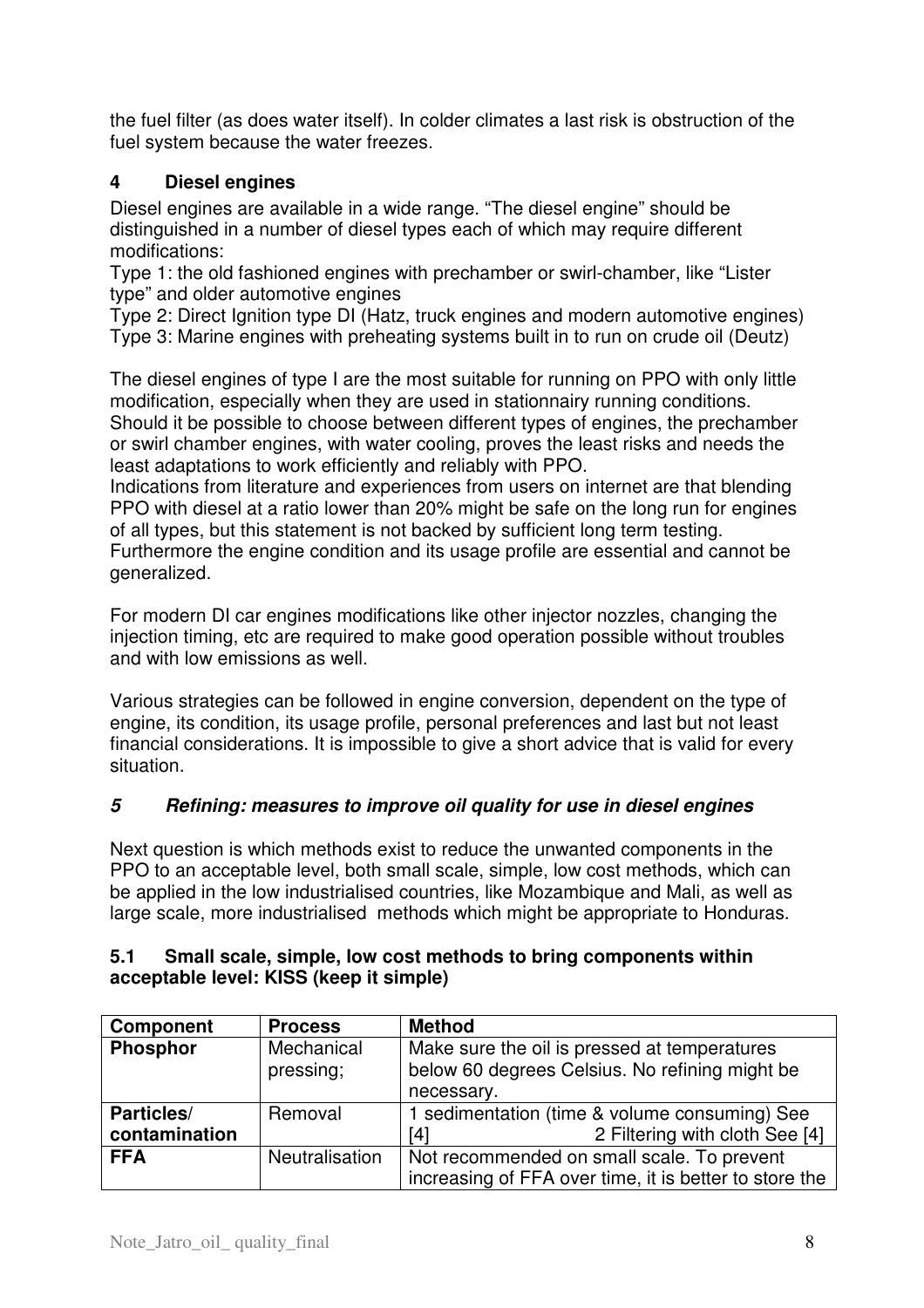|       |         | oil dry, cool and in closed cans.                       |
|-------|---------|---------------------------------------------------------|
| Water | Heating | First: test with the "crackle test" a) whether water is |
|       |         | present. Passing the "crackle test" is required, but    |
|       |         | not sufficient. Too much water may still be present.    |
|       |         | Then: heating the oil to 120 ℃ will reduce water        |
|       |         | content by boiling the water out.                       |

a) "Crackle test" is heating a small sample of oil up to 100°C and notice cracking (spitting) sound. Theoretically, refining processes to reduce the FFA (free fatty acids) and phosphorus content are available (see below). However, these are industrial processes and their execution in unprotected circumstances without fully educated personnel is not recommended because of considerable safety risks for man and machine.

#### **For the realisation of an oil pressing and treatment plant**, a number of issues need to be taken into account, such as:

- the availability of input materials for the refining;
- the processing equipment to be obtained with availability of spare parts on the long term;
- technical capacity of local people to operate, maintain and repair it.

Similar issues should be considered for modification of the engines. Only when care is taken to work out the best technical and economical options, a sustainable operation can be achieved

#### **5.2 larger scale, more industrialised methods to bring components within acceptable level .**

| <b>Component</b>            | Type of<br>engine | <b>Process</b> | <b>Method</b>                   |
|-----------------------------|-------------------|----------------|---------------------------------|
| <b>Phosphor</b>             |                   | degumming      | 2 with<br>1 with water<br>acids |
| Particles/<br>contamination |                   | Removal        | Centrifugation, filtering       |
| <b>Fatty Acids</b>          |                   | Refining       | <b>Neutralisation</b>           |

**Degumming** is a treatment to eliminate phospholipids by thermal treatment with water and other degumming agents such as phosphoric acid, citric acid, or acid mixtures. Drying under vacuum may be required to remove water sufficiently.

**Neutralisation** is a treatment to remove free fatty acids by adding caustic soda solution, NaOH/KOH. The free fatty acids in the oil will bind to the lye and form soap in the water phase, that can be separated from the PPO.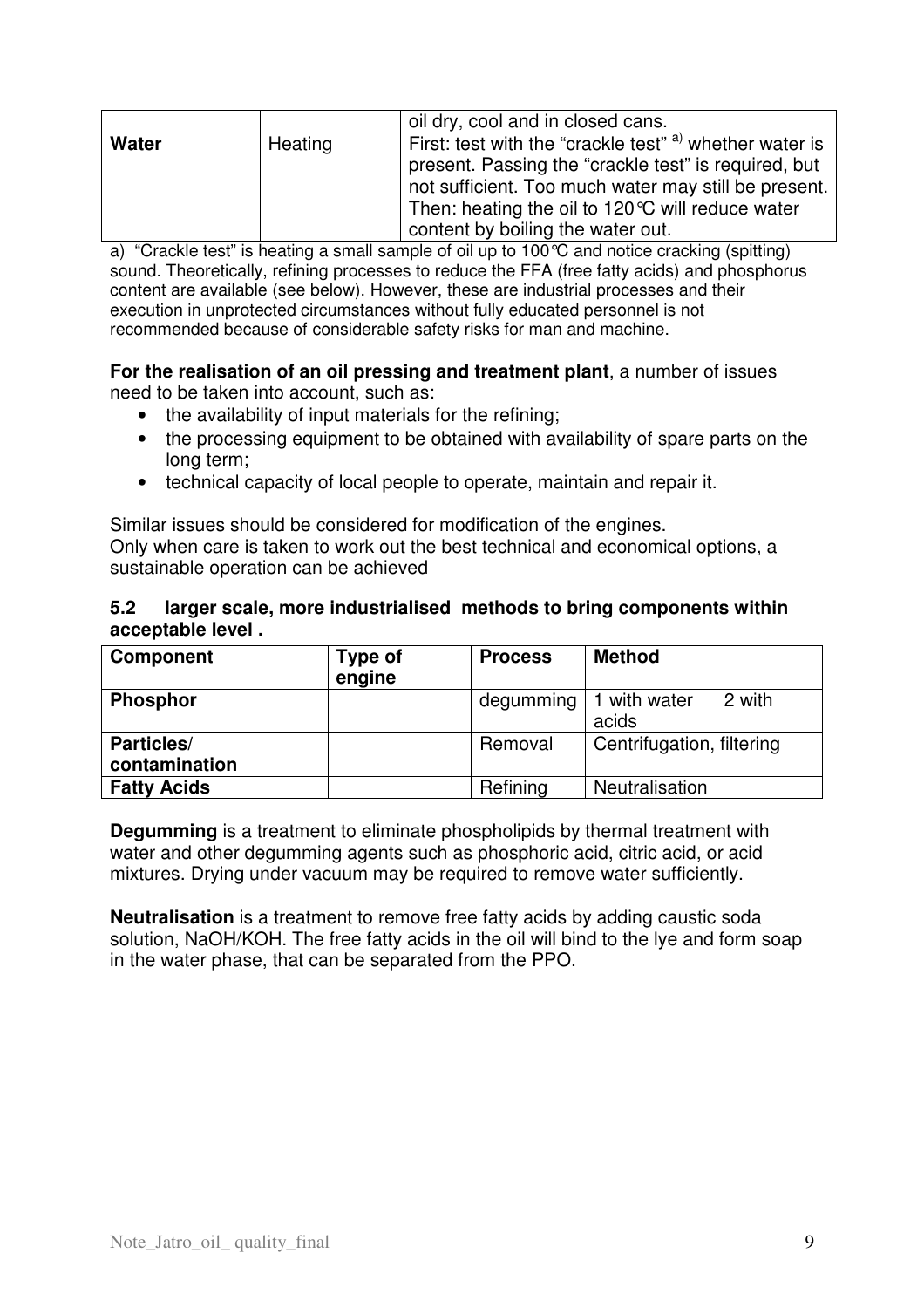## **4 Conclusions and recommendations**

- There are a number of PPO characteristics that have influence on the sustainable diesel engine operation, to mention: Phosphor content, Free fatty acids content, viscosity, water and particles (contamination).
- Phosphor leads to problematic deposits in the engine
- FFA, represented by the acid number, can cause corrosion and lubrication oil problems, and finally complete engine breakdowns.
- By maintaining the maximum levels as set in the European Norm: RK2000, the quality of the Jatropha PPO will probably be sufficient to guarantee a trouble free running of the engines as far as PPO quality is concerned (supposed the engines have been adapted according to the needs of the type of engine)
- There is no uniform composition of Jatropha from various countries nor over different years or from different presses. The reasons why there are great differences, especially in the phosphor contents, are not clear yet and need to be investigated.
- The temperature during pressing influences the phosphor contents of the pressed oil. For rapeseed pressing temperatures above 60°C cause the amount of phosphor to increase to unacceptable high levels. Awaiting further research this value seems safe as a guideline.
- Sedimentation in crude Jatropha PPO is high, requiring proper filtering. Research on pressing may lead to better values of crude oil.
- As overall conclusion: The PPO quality issue should be taken very seriously, and it is necessary to understand how to control the process which starts from harvesting the seeds, and maybe even before that. (stated by Niels Ansø)

#### **Recommendations:**

- To guarantee sufficient PPO quality, start with the first pressing and treatment plant with the methods of table 5.1.
- Apply simple field tests if possible, like the crackle test, check if the oil is clear instead of hazy, no clouds and no precipitation on the bottom, if possible, try a titration to estimate the acid value, etc.
- Samples of the first produced PPO need to be sent to laboratories to be tested on the critical parameters, for instance by sending them to qualified laboratories like ASG Analytic Germany http://www.asg-analytik.de/ )

#### **6 Literature on testing of engines running on Jatropha PPO or Bio-diesel**

**1 Titel:Using unmodified vegetable oils as diesel fuel extender, a literature review**  Author: Sam Jones & Charles Pederson**,** Publication and date: University of Idaho, USA, 2002 Key words: Literature Research, vegetable oil as diesel fuel Summary: In early 80's varies short term tests with diesels running on any combination of diesel with vegetable oil, like rapeseed, sunflower, cotton oil, etc proved to be no problem. Long term tests with vegetable oils of more than 20% volume mixed in fossil diesel, almost invariable led to engine damage or maintenance problems. (with unmodified diesel engines).